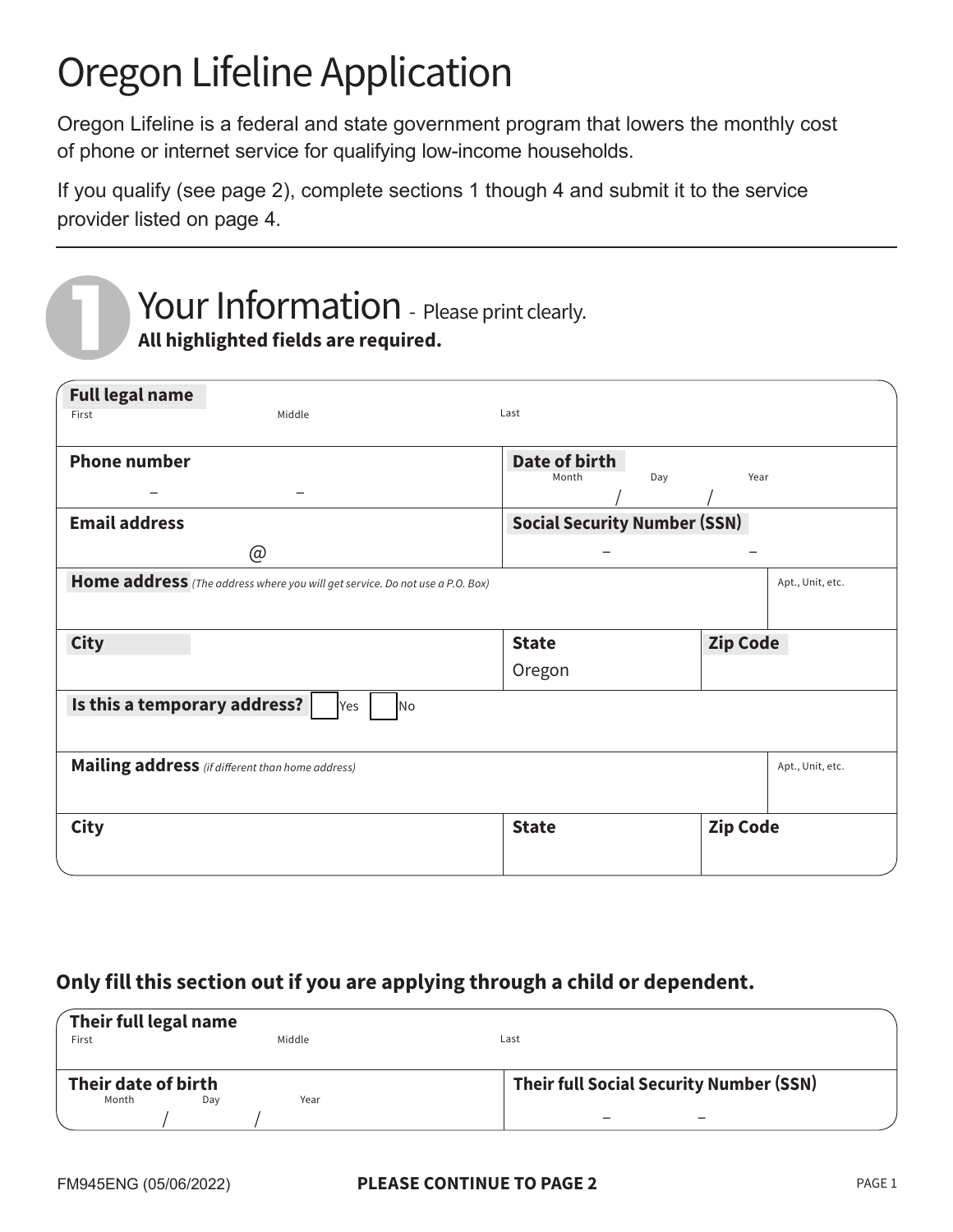| <b>PROGRAM-BASED ELIGIBILITY</b><br>Place a check mark $\mathbf{\nabla}$ next to a program that you or your household<br>members are currently enrolled in: |                                                            |  |  |  |  |
|-------------------------------------------------------------------------------------------------------------------------------------------------------------|------------------------------------------------------------|--|--|--|--|
| <b>No Documentation Needed:</b>                                                                                                                             | <b>Tribal Specific Programs</b>                            |  |  |  |  |
| <b>Supplemental Nutrition Assistance</b>                                                                                                                    | <b>Documentation Required:</b>                             |  |  |  |  |
| Program (SNAP)                                                                                                                                              | Bureau of Indian Affairs General Assistance                |  |  |  |  |
| <b>Supplemental Security Income</b>                                                                                                                         | <b>Tribal Temporary Assistance for Needy</b>               |  |  |  |  |
| Medicaid                                                                                                                                                    | <b>Families</b>                                            |  |  |  |  |
| <b>Documentation Required:</b>                                                                                                                              | Food Distribution Program on Indian<br><b>Reservations</b> |  |  |  |  |
| <b>Veterans or Survivors Pension Federal</b>                                                                                                                | Tribal Head Start (Only Households that meet               |  |  |  |  |
| Public Housing Assistance (Section 8)                                                                                                                       | the income qualifying standard.)                           |  |  |  |  |

**Complete Section 2b** *ONLY* **if you do not qualify for any programs in Section 2a.**

Place a check mark Denext to your Household Size. To qualify, your **Household Yearly Income must fall within the range indicated next to your Household Size. A Household is defined as any individual or group of individuals who live together at the same address and share income and expenses. Proof of income must be included with your application. b**<br>**Income-BASED ELIGIBILITY**<br>**Income must fall throughout Yearly Income must fall** 

| <b>Household</b><br><b>Size</b> | Gross<br>Yearly<br><b>Income</b> | <b>Household</b><br><b>Size</b> | <b>Gross</b><br>Yearly<br><b>Income</b> | <b>Household</b><br><b>Size</b> | <b>Gross</b><br>Yearly<br><b>Income</b> |
|---------------------------------|----------------------------------|---------------------------------|-----------------------------------------|---------------------------------|-----------------------------------------|
|                                 | $$0 - $18,347$                   | 3                               | $$0 - $31,091$                          | 5                               | $$0 - $43,835$                          |
| っ                               | $$0 - $24,719$                   | 4                               | $$0 - $37,463$                          | 6                               | $$0 - $50,207$                          |

**More than 6 members of your household? Please contact us at 1-800-848-4442.**

### **Provide one or more of the following documents as proof of your income**: **(Provide copies only – Originals will not be returned)**

- Last year's Federal or State income tax return
- Current annual income statement from employer
- Pay stubs for any three consecutive months within the last 12 months
- Veteran's administration statement of benefits
- Unemployment or Workers' Compensation statement of benefits
- Social Security statement of benefits
- Retirement or Pension statement of benefits
- Divorce decree or Child Support documentation containing income information

**2**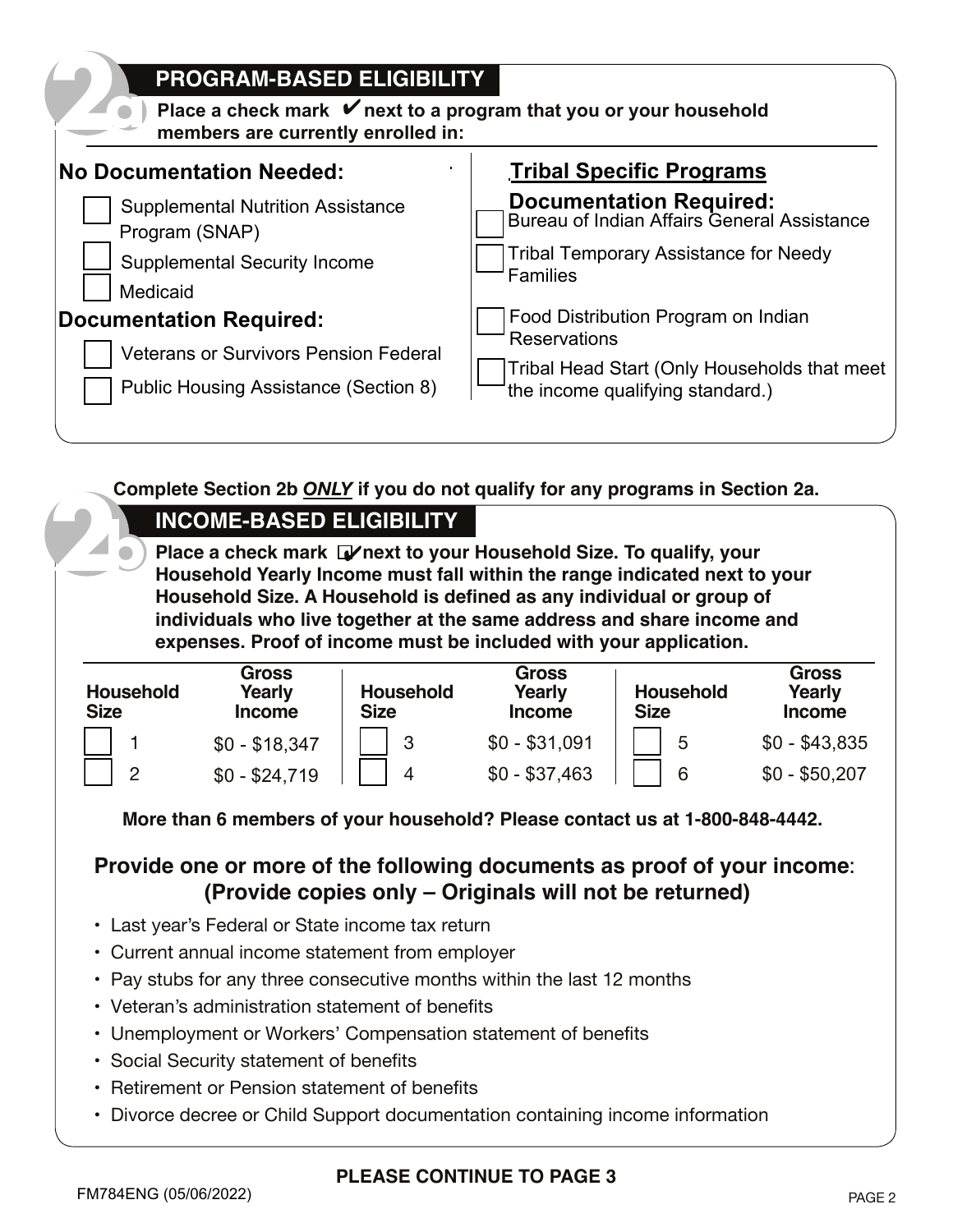

## Agreement

**I agree, under penalty of perjury, to the following statements:** *You must initial next to each statement.*



I understand that completing this application does not immediately approve me for the Oregon Lifeline benefit. I will be notified in writing of my application status.



I know that my household can only get one Lifeline benefit and, to the best of my knowledge, my household is not getting more than one Lifeline benefit.

• A household is defined as any persons who live together at the same address and share income and expenses.



I agree that my service provider can give the Oregon Public Utility Commission, the Federal Communications Commission (FCC), and the Universal Service Administrative Company (USAC) all of the information I am giving on this form. I understand that this information is meant to help run the Lifeline Program and that if I do not give it, I will not be able to get Lifeline benefits.



I understand that my Oregon Lifeline benefit may not be transferred or given to another person.

I agree that if I move, I will give my service provider my new address within 30 days.

I understand that I have to tell my service provider within 30 days if I do not qualify for Lifeline anymore, including:

- 1) I, or the person in my household that qualifies, do not qualify through a government program or income anymore.
- 2) Either I or someone in my household gets more than one Lifeline benefit (including, more than one Lifeline broadband internet service, more than one Lifeline telephone service, or both Lifeline telephone and Lifeline broadband internet services).



The Oregon Public Utility Commission may have to check whether I still qualify at any time. If I need to recertify (renew) my Lifeline benefit, I understand that I have to respond by the deadline or I will be removed from the Lifeline Program and my Lifeline benefit will stop.



I know that willingly giving false or fraudulent information to get Lifeline Program benefits is punishable by law and can result in fines, jail time, de-enrollment, or being barred from the program.



All the information and agreements that I provided on this form are true and correct to the best of my knowledge.

| <b>Applicant Signature:</b> |       |       |     |      |
|-----------------------------|-------|-------|-----|------|
|                             |       | Month | Day | Year |
| <b>Print Name: _</b>        | Date: |       |     |      |
|                             |       |       |     |      |

# **4** Agent Information

**Answer only if a sales person submits this form.**

|                          | Agent's full legal name |        |                              |     |      |  |
|--------------------------|-------------------------|--------|------------------------------|-----|------|--|
|                          | First                   | Middle | Last                         |     |      |  |
|                          |                         |        |                              |     |      |  |
| <b>Agent's ID number</b> |                         |        | <b>Agent's date of birth</b> |     |      |  |
|                          |                         |        | Month                        | Day | Year |  |
|                          |                         |        |                              |     |      |  |